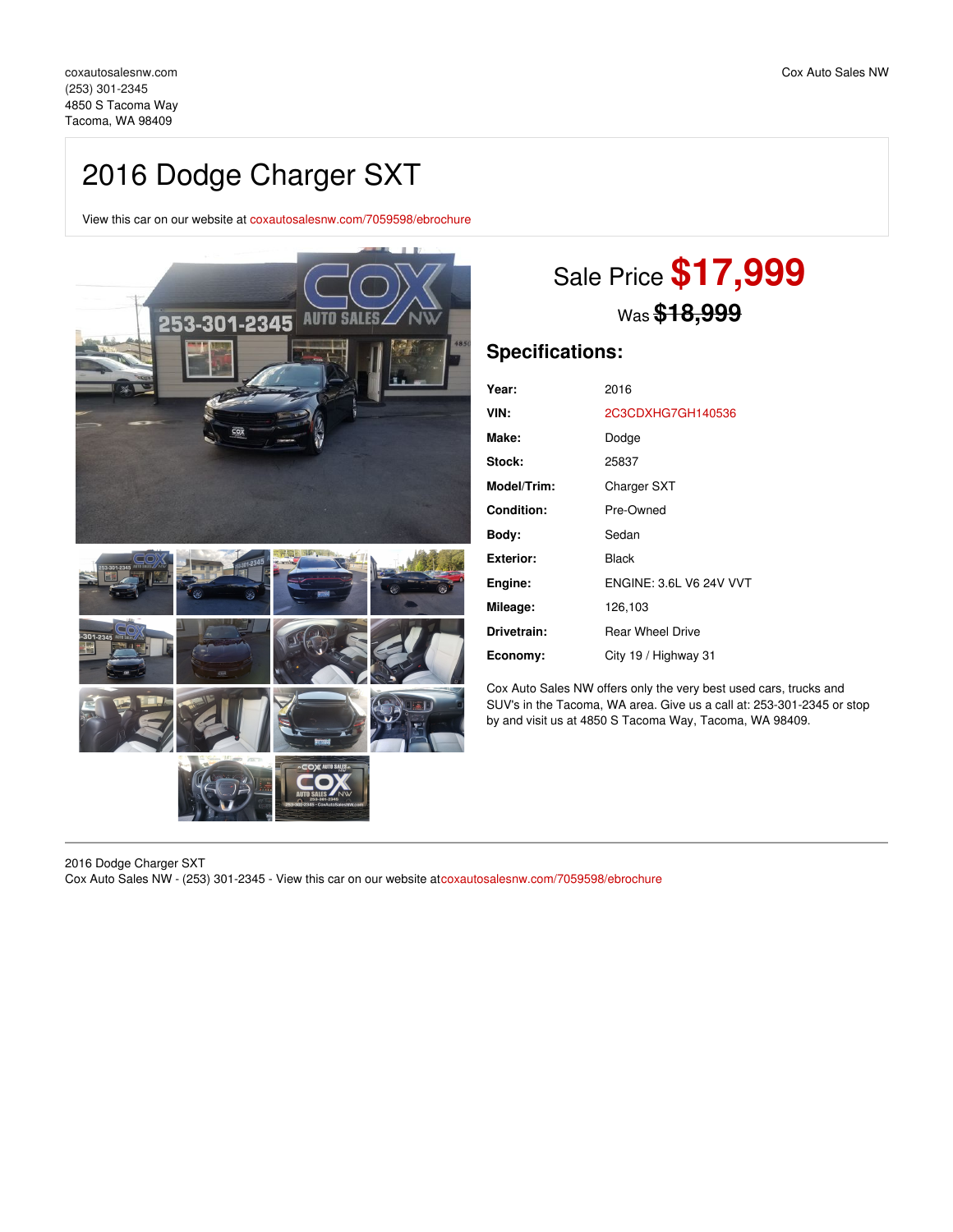

#### 2016 Dodge Charger SXT

Cox Auto Sales NW - (253) 301-2345 - View this car on our website at[coxautosalesnw.com/7059598/ebrochure](https://coxautosalesnw.com/vehicle/7059598/2016-dodge-charger-sxt-tacoma-wa-98409/7059598/ebrochure)

## **Installed Options**

### **Interior**

- 12-Way Power Driver Seat -inc: Power Recline, Height Adjustment, Fore/Aft Movement, Cushion Tilt and Power 4-Way Lumbar Support
- 2 12V DC Power Outlets- 2 Seatback Storage Pockets
- 4-Way Passenger Seat -inc: Manual Recline and Fore/Aft Movement
- 60-40 Folding Bench Front Facing Fold Forward Seatback Rear Seat Air Filtration
- Cargo Net- Cargo Space Lights
- Carpet Floor Trim and Carpet Trunk Lid/Rear Cargo Door Trim Compass
- Cruise Control w/Steering Wheel Controls- Day-Night Auto-Dimming Rearview Mirror
- Delayed Accessory Power- Digital/Analog Appearance
- Driver And Passenger Visor Vanity Mirrors w/Driver And Passenger Illumination, Driver And Passenger Auxiliary Mirror
- Driver Foot Rest- Dual Zone Front Automatic Air Conditioning
- FOB Controls -inc: Cargo Access and Remote Engine Start- Fade-To-Off Interior Lighting
- Front And Rear Map Lights- Front Center Armrest and Rear Center Armrest w/Storage
- Front Cupholder- Full Carpet Floor Covering -inc: Carpet Front And Rear Floor Mats
- Full Cloth Headliner
- Full Floor Console w/Covered Storage, Mini Overhead Console w/Storage and 2 12V DC Power Outlets
- Gauges -inc: Speedometer, Odometer, Oil Pressure, Engine Coolant Temp, Tachometer, Oil Temperature, Transmission Fluid Temp, Engine Hour Meter, Trip Odometer and Trip Compute
- HVAC -inc: Underseat Ducts and Console Ducts Heated Front Seats
- HomeLink Garage Door Transmitter- Illuminated Locking Glove Box
- Instrument Panel Bin, Driver / Passenger And Rear Door Bins
- Interior Trim -inc: Aluminum Instrument Panel Insert, Aluminum Console Insert and Chrome Interior Accents
- Leather Gear Shifter Material- Leather/Metal-Look Steering Wheel
- Manual Anti-Whiplash Adjustable Front Head Restraints and Fixed Rear Head Restraints
- Manual Tilt/Telescoping Steering Column- Mobile Hotspot Internet Access
- Outside Temp Gauge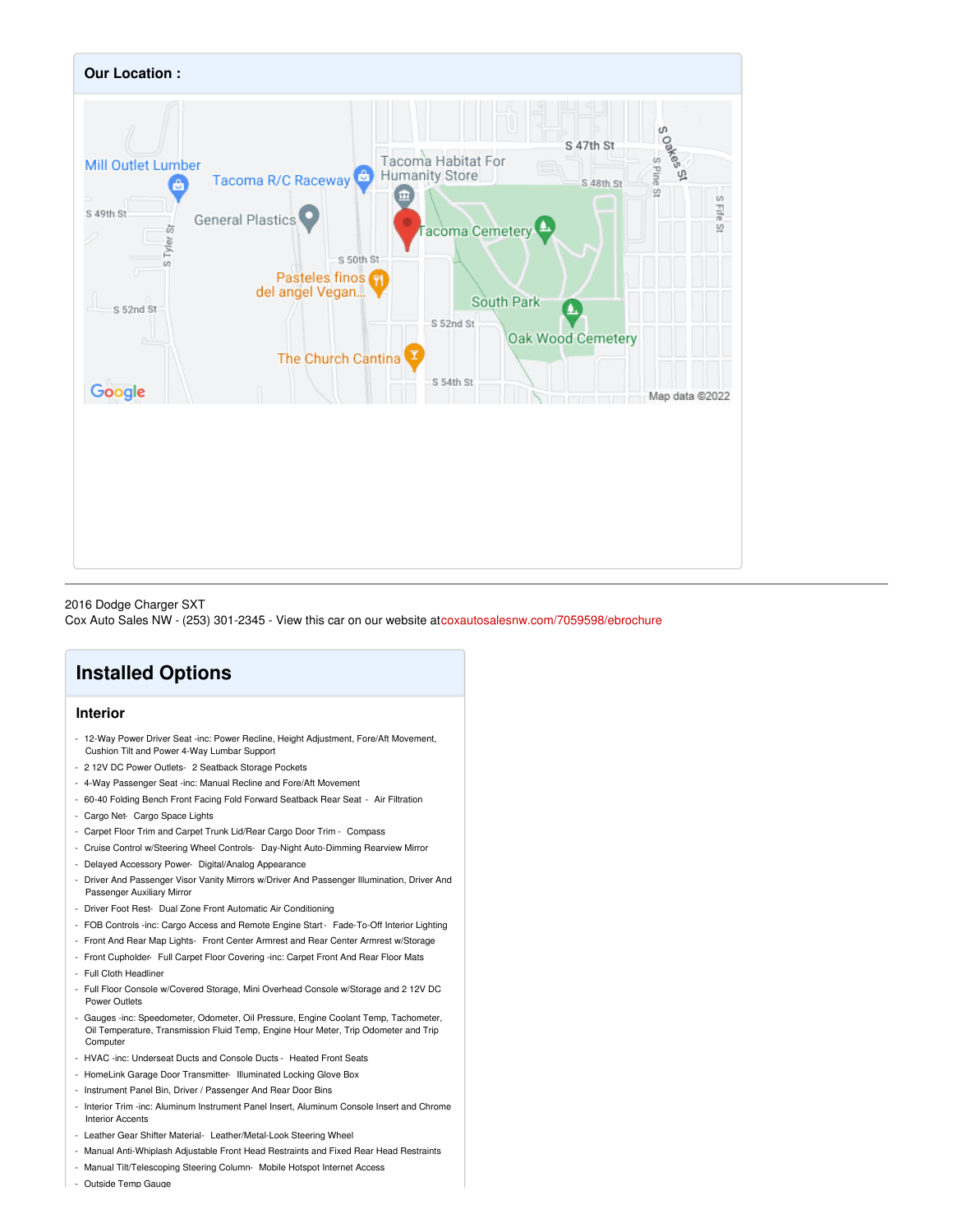- Power 1st Row Windows w/Driver And Passenger 1-Touch Up/Down
- Power Door Locks w/Autolock Feature- Power Fuel Flap Locking Type
- Power Rear Windows- Proximity Key For Doors And Push Button Start Rear Cupholder
- Redundant Digital Speedomete

- Outside Temp Gauge

- Remote Keyless Entry w/Integrated Key Transmitter, 4 Door Curb/Courtesy, Illuminated Entry and Panic Button
- Remote Releases -Inc: Power Cargo Access and Power Fuel
- Sentry Key Engine Immobilizer- Smart Device Integration
- Sport Bucket Front Seats w/Power 4-Way Driver Lumbar Sport Cloth Seats
- Systems Monitor- Tracker System- Trip Computer- Valet Function- Vinyl Door Trim Insert - Voice Recorder

#### **Exterior**

- Auto On/Off Projector Beam Halogen Daytime Running Headlamps w/Delay-Off
- Black Side Windows Trim- Body-Colored Door Handles- Body-Colored Front Bumper
- Body-Colored Power Heated Side Mirrors w/Manual Folding- Body-Colored Rear Bumper
- Clearcoat Paint- Compact Spare Tire Mounted Inside Under Cargo
- Fixed Rear Window w/Defroster- Front Fog Lamps- Galvanized Steel/Aluminum Panels
- Gloss Black Grille-Gloss Black Xhairs- LED Brakelights- Laminated Glass
- Light Tinted Glass- Perimeter/Approach Lights
- Speed Sensitive Variable Intermittent Wipers w/Heated Jets Steel Spare Wheel
- Tires: P235/55R18 AS Performance- Trunk Rear Cargo Access
- Wheels: 18" x 7.5" Cast Aluminum

#### **Safety**

- 12-Way Power Driver Seat -inc: Power Recline, Height Adjustment, Fore/Aft Movement, Cushion Tilt and Power 4-Way Lumbar Support
- 2 12V DC Power Outlets- 2 Seatback Storage Pockets
- 4-Way Passenger Seat -inc: Manual Recline and Fore/Aft Movement
- 60-40 Folding Bench Front Facing Fold Forward Seatback Rear Seat Air Filtration
- Cargo Net- Cargo Space Lights
- Carpet Floor Trim and Carpet Trunk Lid/Rear Cargo Door Trim Compass
- Cruise Control w/Steering Wheel Controls- Day-Night Auto-Dimming Rearview Mirror
- Delayed Accessory Power- Digital/Analog Appearance
- Driver And Passenger Visor Vanity Mirrors w/Driver And Passenger Illumination, Driver And Passenger Auxiliary Mirror
- Driver Foot Rest- Dual Zone Front Automatic Air Conditioning
- FOB Controls -inc: Cargo Access and Remote Engine Start- Fade-To-Off Interior Lighting
- Front And Rear Map Lights- Front Center Armrest and Rear Center Armrest w/Storage
- Front Cupholder- Full Carpet Floor Covering -inc: Carpet Front And Rear Floor Mats
- Full Cloth Headliner
- Full Floor Console w/Covered Storage, Mini Overhead Console w/Storage and 2 12V DC Power Outlets
- Gauges -inc: Speedometer, Odometer, Oil Pressure, Engine Coolant Temp, Tachometer, Oil Temperature, Transmission Fluid Temp, Engine Hour Meter, Trip Odometer and Trip **Computer**
- HVAC -inc: Underseat Ducts and Console Ducts Heated Front Seats
- HomeLink Garage Door Transmitter- Illuminated Locking Glove Box
- Instrument Panel Bin, Driver / Passenger And Rear Door Bins
- Interior Trim -inc: Aluminum Instrument Panel Insert, Aluminum Console Insert and Chrome Interior Accents
- Leather Gear Shifter Material- Leather/Metal-Look Steering Wheel
- Manual Anti-Whiplash Adjustable Front Head Restraints and Fixed Rear Head Restraints
- Manual Tilt/Telescoping Steering Column- Mobile Hotspot Internet Access
- Outside Temp Gauge
- Power 1st Row Windows w/Driver And Passenger 1-Touch Up/Down
- Power Door Locks w/Autolock Feature- Power Fuel Flap Locking Type
- Power Rear Windows- Proximity Key For Doors And Push Button Start Rear Cupholder
- Redundant Digital Speedometer
- Remote Keyless Entry w/Integrated Key Transmitter, 4 Door Curb/Courtesy, Illuminated Entry and Panic Button
- Remote Releases -Inc: Power Cargo Access and Power Fuel
- Sentry Key Engine Immobilizer- Smart Device Integration
- Sport Bucket Front Seats w/Power 4-Way Driver Lumbar Sport Cloth Seats
- Systems Monitor- Tracker System- Trip Computer- Valet Function- Vinyl Door Trim Insert - Voice Recorder

## **Mechanical**

- 18.5 Gal. Fuel Tank- 180 Amp Alternator- 2.62 Axle Ratio
- 4-Wheel Disc Brakes w/4-Wheel ABS, Front Vented Discs, Brake Assist and Hill Hold Control